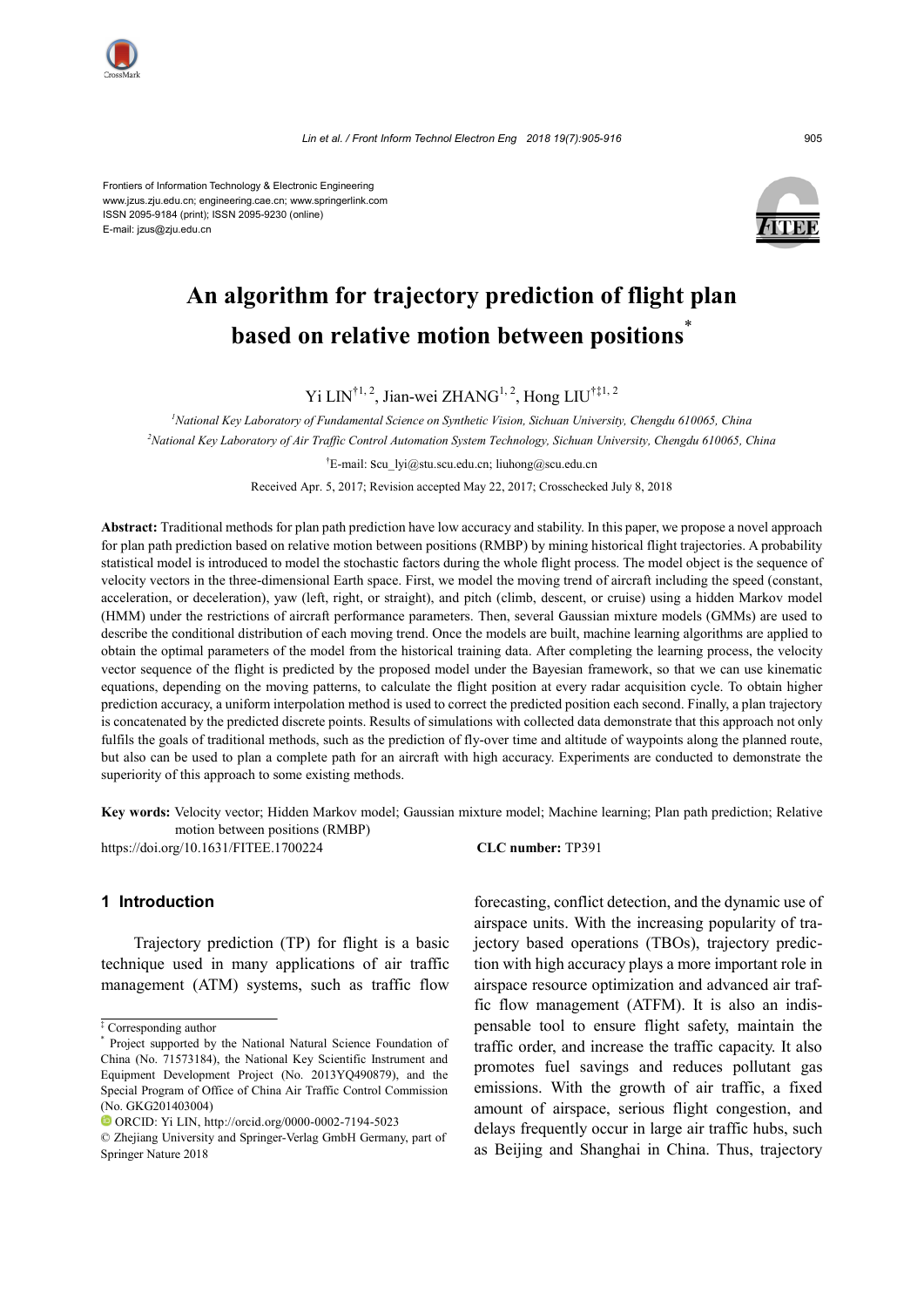prediction is highly desired for better planning and use of airspace resources. The Single European Sky Air Traffic Management Research (SESAR) and the Next Generation of Air Transportation System (Next Gen) programs have already recognized the importance of trajectory prediction (Gardi et al., 2013).

There have been many outstanding findings in this field. Early studies focused mainly on kinematics and dynamics models with preset parameters. Chen (2010) divided the whole flight process into three phases, classic climb, cruise, and descent. Then, he constructed and solved the kinematics and dynamics equations with a simplified model in each phase to accomplish trajectory estimation. However, because of the unclear boundaries between adjacent phases, the prediction results showed a large deviation from the ground truth. Zhang et al. (2014) proposed algorithms based on aircraft performance parameters drawn from the base of aircraft data (BADA). However, they did not consider the change of the environment, so they also failed to obtain an accurate prediction. Gardi et al. (2013) also used the recommended dynamics parameters taken from BADA to estimate the flight trajectory. However, the motion patterns of a certain flight cannot be appropriately described by those theoretical parameters. As the mass storage of historical trajectories containing real-time environmental factors came into practice, researchers began to focus on mining historical trajectories. Wandelt and Sun (2015) proposed a trajectory compression algorithm for saving computer storage, providing sufficient training samples for machine learning algorithms. Tang et al. (2015c) introduced a method based on velocity correction to estimate the path taken during aircraft taxiing. Xie and Cheng (2015) presented an algorithm to design the route taken in terminal areas by mining the frequent patterns from historical trajectories in the stored radar data. A prediction algorithm based on the moving parameters mined from historical data was described by Song (2012). Although these methods avoid the deficiency of setting parameters, they are still limited in terms of accuracy because of the flaws inherent in the models. Hamed et al. (2013) proposed a statistical model for aircraft trajectory prediction based on a combination of a kinematic stochastic model and a probabilistic performance model. A hidden Markov model (HMM) is applied to

distinguish the flight phases, followed by a kernel density estimation (KDE) to model the kinematic randomness. Tang et al. (2015a) proposed a method to extract the nominal flight profile and revised airway meteorological forecasts to mine the patterns of historical flight. Tang et al. (2015b) presented a prediction method with a clustering algorithm to obtain the moving rules in different periods of flight. The basic ideas in these methods are similar, but the model approaches and model objects are different. An extended application of trajectory prediction was proposed by Li et al. (2015) to achieve more efficient management of general aviation aircraft.

Although historical data has been introduced in the latest methods, the estimation results are still not ideal, because the models do not consider the randomness of the flight condition. Moreover, because of the high maneuverability of aircraft during the climb and descent stages, obtaining an accurate trajectory prediction is really a challenge. Yepes et al. (2007) introduced a hybrid estimation algorithm to overcome this problem by combining the knowledge of air traffic control regulations, the flight plan, and the pilot's intent. Some researchers have managed to apply HMM to trajectory prediction with impressive results. Morzy (2007) introduced a frequent trajectory mining algorithm to predict the location of moving objects, such as cars and pedestrians. Jeung et al. (2007) used HMM to mine trajectory patterns. They obtained trajectory predictions by splitting the whole map into grids of fixed size to avoid the answer-loss problem. Qiao SJ et al. (2015b) improved the accuracy of the model by incorporating self-adaptive learning of parameters in the algorithm. Naseri et al. (2007) used a hybrid hidden Markov model (HHMM) to perform mode detection on collected flight track data. After tuning the discrete and continuous parameters, the level of ascending and descending transition was tested to validate the effectiveness of HHMM. Shanmuganathan (2014) designed a prediction model applying HMM and cluster analysis to estimate the spatial-temporal trajectories of a storm in the southern USA. Ayhan and Samet (2016) described a novel stochastic trajectory prediction approach to estimate the near future situation in given airspace, based on which better decisions and advisories can be made. The focus of their study was to model the real-time weather environment. They considered the airspace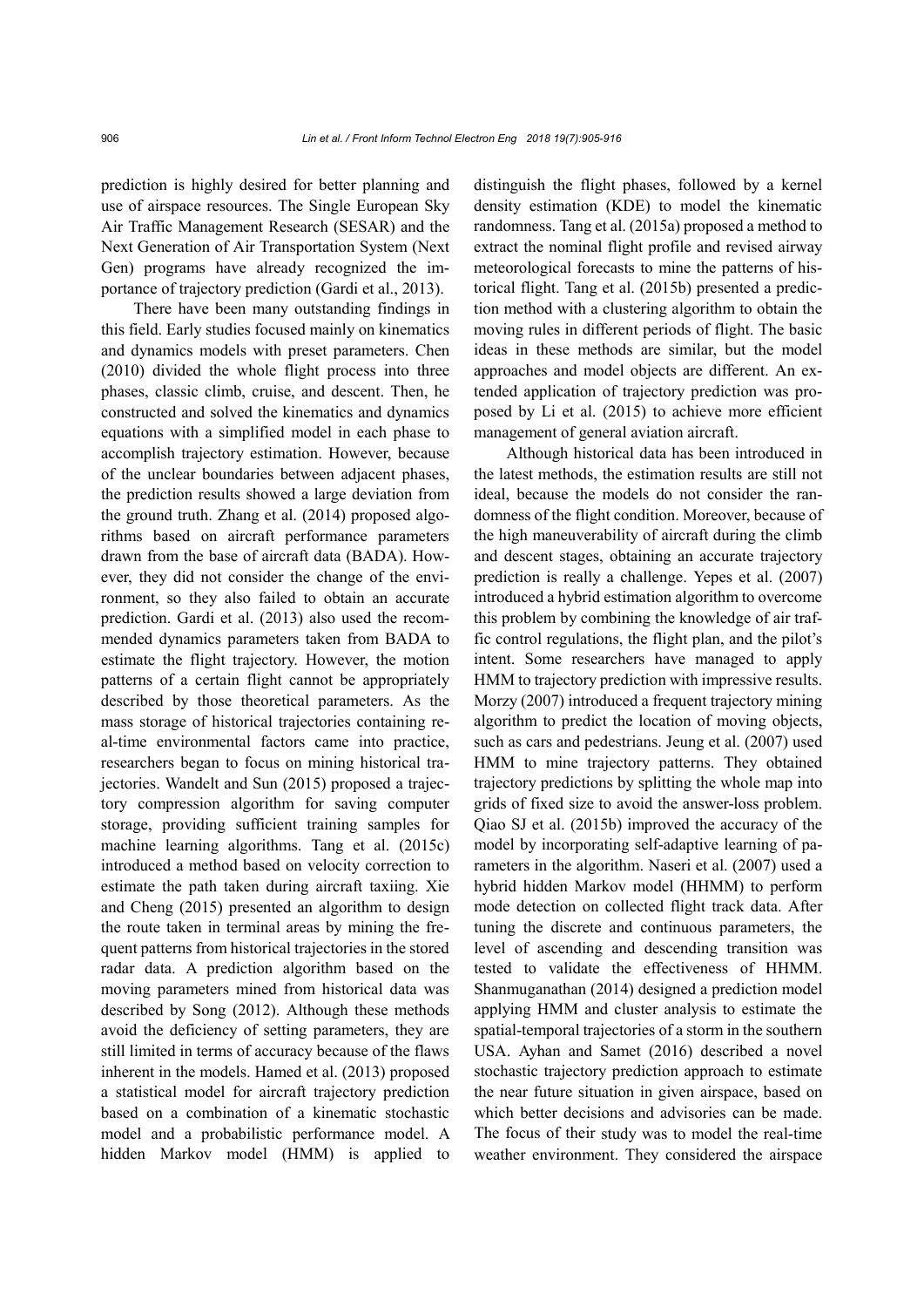as a 3D grid network, and a weather model was built for each grid with corresponding weather conditions. Finally, HMM was used to predict trajectories by taking environmental uncertainties into account. Lymperopoulos and Lygeros (2010) introduced sequential Monte Carlo methods for multi-aircraft trajectory prediction in ATM. Their method combined information from multiple aircraft at different locations and time instants.

To obtain a more credible trajectory prediction and improve its adaptability in Chinese civil aviation, we present a hybrid stochastic statistical model. Our model combines HMM with Gaussian mixture model (GMM) to predict the flight path before the flight execution by mining the motion patterns from collected historical surveillance data, such as radar and automatic dependency surveillance-broadcasts (ADS-B). The basic idea of our proposed model is that, for a certain flight, flight trajectories executed on different days follow the same moving trend and share the same waypoint sequence. The model assumes that, in every moving trend, motion parameters (dynamic parameters), which constitute three attributes in the velocity vector, namely, speed, yaw, and pitch, follow a learnable distribution. At different time instants and positions, these three parameters have different values, indicating that there is relative motion between different positions. A transition model of the motion state is built using HMM, according to the statistic of relative motion between positions (RMBP). GMMs are used to describe the distributions of moving parameters in different moving trends.

The proposed models contain several parameters that need to be optimized. We learn the optimal model parameters using training samples (collected historical flight track). After the optimal model parameters are found, the motion parameters are accordingly computed. Then, the complete path is calculated by using kinematics equations between adjacent update moments. An individual model is created for each flight with motion trend and degree treated, separately. The motion trend is modeled to predict the velocity change trend, and the degree predicts the motion parameters from GMM. The parameter learning processes of HMM and GMM reflect the frequent patterns of certain flights. Then the most likely motion trend is obtained using the Markov chain Monte

Carlo (MCMC) sampling method, and the value of the motion parameters is predicted under Bayesian framework.

Our main contributions are summarized as follows:

1. A hybrid statistical model with double stochastic process involving HMM and GMMs is introduced to model the flight process, taking implicit uncertainties of flight into consideration.

2. We apply HMM to model the moving trend transition with a 3D velocity vector (speed, yaw, and pitch) during flight.

3. GMMs are used to depict the distribution of motion parameters in different moving trends.

4. Machine learning algorithms, such as expectation maximization (EM) and MCMC sampling of the velocity vector, are employed to predict a complete flight path.

#### **2 Related background information**

### **2.1 Historical data**

The trajectories of all flights can be collected by the surveillance equipment. At the same time, the cooperative targets send their position, motion parameters, and flight intentions through ADS-B. All the real-time information, such as flight plans, control factors, and trajectories, is eventually fed into the air traffic control system (ATCS). Supposing that the historical trajectories are stored in a centralized or distributed database (Zheng and Zhou, 2012), we can access the trajectories via a robust data bus. Such a trajectory database is organized as shown in Fig. 1.

In Fig. 1, the storage structure of the trajectory data is marked by the unique identifier of the flights, for example, flight-1, flight-2, …, flight-*m*. The trajectory dataset of a certain flight  $f_c$  contains  $n$  paths, path-1, path-2, …, path-*n*, in which each path is collected on different execution days. All the paths are processed by filtering, smoothing, and interpolation (Zheng and Zhou, 2012) before training to keep the same update interval. A collected flight path consists of *k* discrete points, which are sampled in a time series with sampling intervals of 4 s. In practice, each stored discrete point includes almost 15 attribution items. In this study, only the velocity vectors are considered in modeling and training, and the positions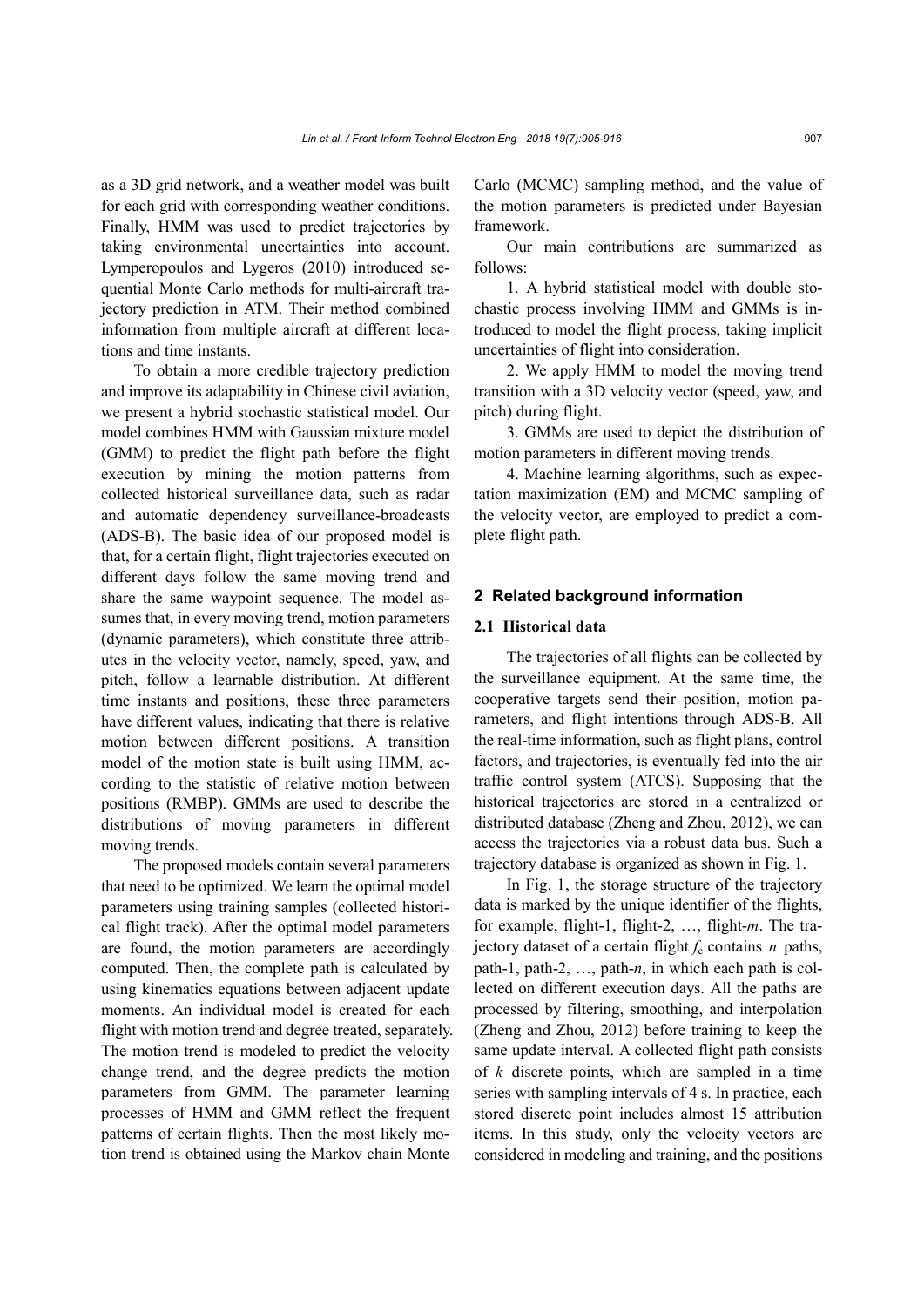are used to evaluate the accuracy and stability of the prediction results. The attributions of a trajectory point are expressed in Eq. (1), including longitude, latitude, altitude, horizontal velocity, heading, and vertical velocity:

$$
\boldsymbol{p} = [x, y, z, vh, \omega h, vz, \omega z]^{\mathrm{T}}. \tag{1}
$$



**Fig. 1 Structure of the trajectory database**

In this study, we predict a complete flight path consisting of discrete points, whose update intervals are the same as those of surveillance equipment. There is a tiny difference between two neighboring positions if the positions are represented by the coordinates of longitude and latitude. Therefore, this would be vanished in the training and prediction process. Based on these considerations, the longitude and latitude measurements in the database are combined into one rectangular coordinate system, whose center is assigned to the origin of multi-radar data fusion, i.e., (102.5, 20.5, 500). To reduce the complexity of modeling, we convert all the velocity related parameters into polar coordinates. Then the velocity vector  $[vh, \omega h, vz, \omega z]^T$  is simplified as [*s*,  $\vartheta$ ,  $\theta$ <sup>T</sup>, in which *s*, *θ*, and  $\theta$  denote the speed, yaw, and pitch of an aircraft in polar coordinates, respectively.

Except for some irregular conditions, such as returning and alternating, each execution of the same flight in historical data was performed along the same route and over the same key points. The historical routes are proven to be safe and feasible. Environmental factors along the route are also taken into consideration, so the flight process model parameters can be well established by mining the historical trajectory data.

# **2.2 Hidden Markov model**

HMM is a statistical model of a dual stochastic process, in which the state relationships between instants of time series are depicted by the hidden states transition and the probability distribution between the hidden states and observations (Qiao MY et al*.*, 2015; Zahariand and Jaafar, 2015). HMM contains the following parameters:

$$
\lambda = \{O, S, A, B, \pi_0\},\tag{2}
$$

where  $O = \{o_1, o_2, ..., o_T\}$  is an observation sequence. *T* is the total length of the time series, which in our work is the number of update cycles. A hidden state set *S* consists of a finite number of discrete states. There is always a hidden state  $s_t$  belonging to *S*, corresponding to a certain observation  $o_t$  at time *t*, and all the hidden states are formed as a hidden state sequence. Matrix *A* consists of the transition probability between every two hidden states.  $a_{i}$   $\neq$   $p(s_{t+1} = j | s_t = i)$ ,  $∀a<sub>i,j</sub>∈A$  represents the probability of being a hidden state *j* at time *t*+1 given that the hidden state equals *i* at time *t* (1≤*t*≤*T*−1). If the observation distribution of a given hidden state is discrete, *B* is the measurement probability matrix. Otherwise, it is a conditional probability distribution function. Taking an example of the discrete case,  $b_{i,j} = p(o_i = j | s_i = i)$ ,  $\forall b_{i,j} \in \mathbf{B}$  denotes the probability of an observation being *j* when the hidden state is *i* at time *t* (1≤*t*≤*T*). The initial distribution of hidden state  $\pi_0$  provides the original information without any state transition. Another property of HMM can be expressed as

$$
p(s_i | o_{t-1}, o_{t-2}, \dots, o_1, s_{t-1}, s_{t-2}, \dots, s_1) = p(s_i | s_{t-1}), \quad (3)
$$
  

$$
p(o_t | o_{t-1}, o_{t-2}, \dots, o_1, s_t, s_{t-1}, \dots, s_1) = p(o_t | s_t). \quad (4)
$$

This means that the conditional probability distribution of the hidden state at time *t* depends only on the value of the hidden state at time *t*−1. The values before *t*−1 have no influence on the conditional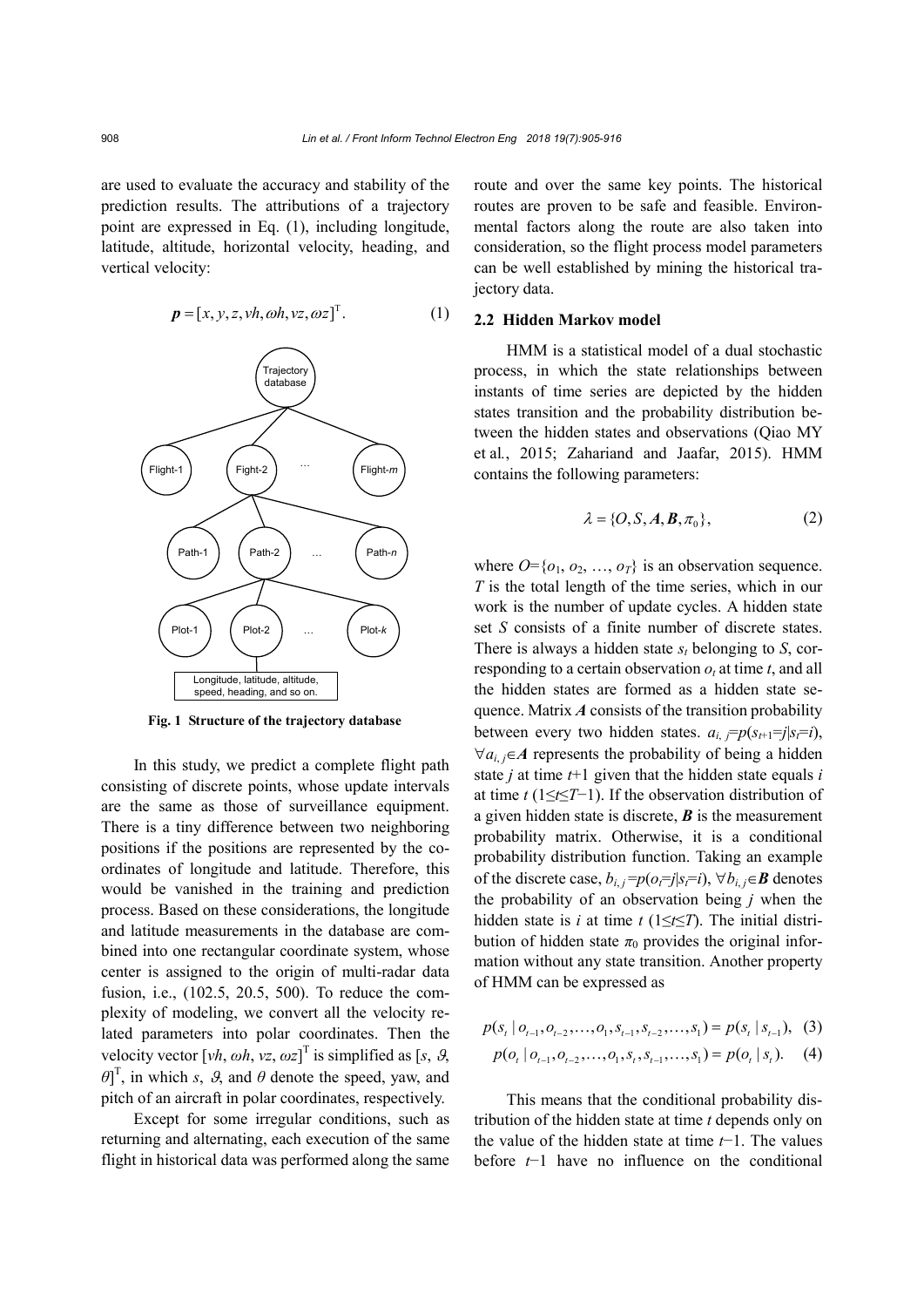distribution. This is called the 'Markov property'. Similarly, the value of the observation at time *t* depends only on the value of the hidden state *st*.

The modeling object in this study is the velocity vector with three attributes, namely speed, yaw, and pitch. The aircraft performance parameter constraints on the motion state are taken into consideration. This study predicts the velocity attributes at every surveillance update cycle and calculates the next position of the aircraft using a kinematics model. Because of the short update interval, the movement between adjacent instants can be seen as a uniformly accelerating process. In HMM, the hidden state is the motion trend of the aircraft, and the observation is the motion parameter of a different motion trend. The velocity vector at time *t* can be expressed as

$$
\boldsymbol{v}_{t} = [s_{t}, \theta_{t}, \theta_{t}]^{\mathrm{T}}, \tag{5}
$$

where  $s_t$ ,  $\theta_t$ , and  $\theta_t$  denote the speed, yaw, and pitch of the aircraft in polar coordinates at time *t*, respectively.

# **3 Flight model**

The estimation of the velocity attributes, i.e., *s*, ϑ, and  $\theta$ , is a critical job in trajectory calculation, and the aim of our model is to obtain the velocity of an aircraft at every update moment. The main task is to mine a reasonable description for the parameters of the HMM-based model from the historical flight paths. The observation of the model is the sequence of collected velocity vectors in the trajectory database, and the hidden state is the motion trend of the aircraft. Because of the continuous variation of motion parameters,  $\boldsymbol{B}$  in Eq. (2) is a measurement probability distribution function.

#### **3.1 Hidden state set and observation**

The hidden state in our model denotes the motion trend of the aircraft. It cannot be directly observed through the saved flight trajectory. HMM solves this issue by computing the relationship between hidden states and observations. Obviously, the observation sequence is the velocity vector in polar coordinates in this model. The hidden state set should be a finite set, and it needs to be manually specified. The goal of this section is to assign the motion states by analyzing the motion patterns.

Because of the uniform accelerating motion process between neighboring points, the motion trend can be classified into three types: constant acceleration  $(P)$ , constant velocity  $(C)$ , and constant deceleration (D) (Zheng and Zhou, 2012; Qiao SJ et al., 2015a). The relative orientation between two neighboring positions is determined by the current flight heading. As known, the flight heading gradually and irreversibly changes, and the turn angle must be less than 90° in theory (less than 60° in practice). Therefore, the turn trend has three options: turn left (L), go straight ahead (H), and turn right (R). By the same token, the altitude variation is represented by the pitch, and thus it has three types: climb (B), cruise (U), and descent (V). The final hidden state set of the motion trends has 27 members, each of which corresponding to one combination of speed, yaw, and pitch from 3 speed $\times$ 3 yaw $\times$ 3 pitch types. The hidden states are labeled as 1 to 27, corresponding to the indices of the elements in the hidden states transition probability matrix.

The conditional probability distribution  $p(v_t|s_t=s)$ , ∀*s*∈*S* represents the speed probability distribution given a certain motion trend. Obviously, the variation in the aircraft speed, heading, and pitch during the flight are subjected to the constraints of aircraft performance parameters, such as maximum acceleration, turning radius, and climb rate.

# **3.2 Transition probability matrix**

The probability distribution of the hidden state transition between different prediction instants is described by the state transition matrix. The matrix should be learned from the historical discrete position data. Let the speed unit be m/s, and the speed difference between two neighboring prediction time instants be  $\Delta v = v_{t+1} - v_t$ .  $\varsigma_v = {\varsigma_v | \varsigma_v \in \mathbb{N}^* }$  is an adaptive parameter to estimate the speed trend. Taking the monitoring device error into consideration, the trend of speed would be estimated by the constant velocity (*C*) when −<sup>ς</sup>*v*≤∆*v*≤<sup>ς</sup>*v*, constant deceleration (*D*) when ∆*v*<−<sup>ς</sup>*v*, and constant acceleration (*P*) when ∆*v*><sup>ς</sup>*v*. The yaw and pitch are expressed in degrees. It also requires adaptive parameters  $\zeta_g$  and  $\zeta_\theta$  (positive decimal) for estimating the trend of yaw and pitch. These three parameters  $[\zeta_v, \zeta_v, \zeta_v]$  are determined by conducting several experiments. The dimensionality of the transition probability matrix is  $27 \times 27$  since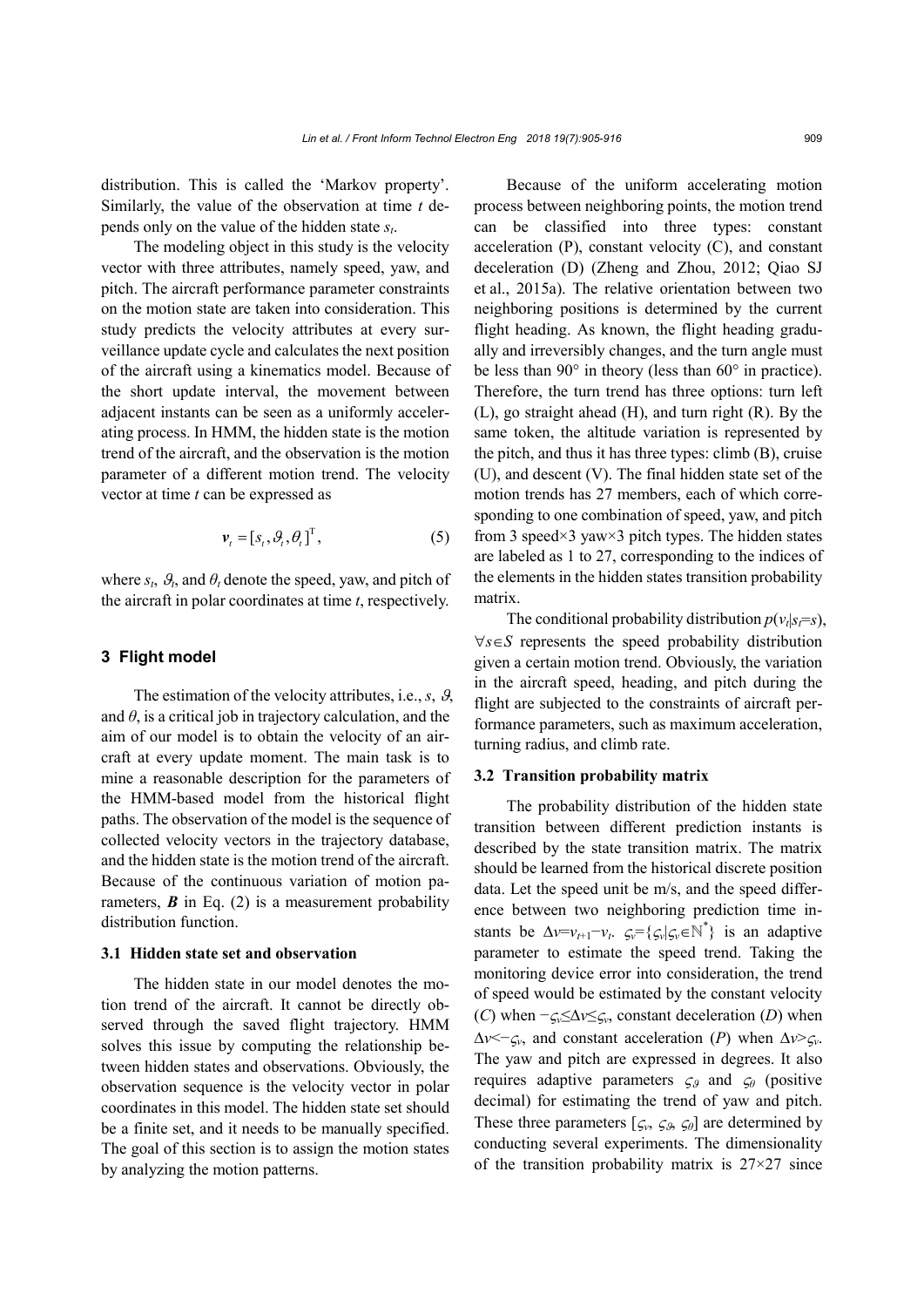there are 27 hidden states in our model.

For example, assume that there is only one transition existing in our model process, and it can be expressed as

$$
\boldsymbol{v}_{t} = [220, 10.5, 6]^{T}, \tag{6}
$$

$$
\mathbf{v}_{t+1} = [230, 15.9, 8]^{T}.
$$
 (7)

The motion trend sequence is decoded as <PHB, PRB, DHV>, if the adaptive parameter vector  $[\zeta_v, \zeta_v, \zeta_v]$ <sup>ς</sup>*θ*] is [3, 5, 2]. In the hidden state sequence, the first state PHB and last state DHV are additional states of flight departure and arrival, respectively. The hidden state transition probability should be calculated as follows, forming matrix *A*:

$$
p(s_{t+1} = \text{PRB} \mid s_t = \text{PHB}) = 0.5, \tag{8}
$$

$$
p(s_{t+1} = \text{DHV} \mid s_t = \text{PRB}) = 0.5. \tag{9}
$$

With the identifier of hidden states, elements of matrix *A* are all 0 except  $a_{4, 7} = 0.5$  and  $a_{7, 24} = 0.5$ .

#### **3.3 Measurement probability distribution**

The observations of HMM based models in this study are motion states, i.e., speed, yaw, and pitch. These values can continuously change within the constraints of aircraft performance parameters. Thus, the matrix  $\bm{B}$  of HMM is a conditional probability distribution function. In this study, GMMs are used to indicate the distribution properties of the measurement probability (Qiao SJ et al., 2015a). The model is expressed as

$$
p(X | \psi) = \sum_{i=1}^{k} a_i N(X | \mu_i, \sigma_i).
$$
 (10)

In Eq. (10),  $\psi$  is the unknown parameter of GMM, containing *k* independent Gaussian components. For the  $i^{\text{th}}$  (*i* ≤*k*) component,  $a_i$  is the weight of the component in the whole GMM distribution, and *μ<sup>i</sup>* and  $\sigma_i$  are the mean and standard deviations of the Gaussian component, respectively. The sum of all weights must be equal to 1, i.e.,  $a_1+a_2+\ldots+a_k=1$ . The parameters of GMM consist of the following parts in Eq. (11) and (12), in which  $\psi_i$  represents the parameters of a single Gaussian component:

$$
\psi = \{ \psi_1, \psi_2, \dots, \psi_k \},\tag{11}
$$

$$
\psi_i = \langle a_i, \mu_i, \sigma_i \rangle. \tag{12}
$$

#### **4 Parameter learning**

After creating the flight model, we need to apply the relevant algorithms to learn the unknown parameters (Alligier et al., 2015; Prento et al., 2015) from the historical trajectory set.

#### **4.1 Learning the transition probability matrix**

Based on the definition of HMM, the learning steps of the transition probability matrix are introduced as follows:

1. extracting the velocity components from the attributes of collected points of the historical path;

2. generating the hidden states sequence based on the adaptive parameters, adding PHB and DHV at the beginning and end of the sequences, respectively, and obtaining the quantity of the whole hidden states transition;

3. calculating the transition between various hidden states and forming matrix *A*.

# **4.2 Learning the measurement probability distribution**

Based on the model, the velocity component under different moving trends (hidden states) is first extracted from the historical path. Considering the flight profile, we select  $k=5$  in Eq. (10) to describe the motion parameters during different flight stages. Then, an expectation maximization (EM) algorithm is applied to learn the parameters of GMM. The target function of the iterative training for parameter learning is defined as

$$
\psi^{(g+1)} = \arg \max \left\{ \int_{z} \log(p(X, Z \mid \psi)) p(Z \mid X, \psi^{(g)}) \, dz \right\},\tag{13}
$$

where *X* is a speed sequence with length *n*, and *Z* is the introduced hidden states sequence with the same length *n*. Let

$$
p(X, Z | \psi) = \prod_{i=1}^{n} p(x_i, z_i | \psi) = \prod_{i=1}^{n} \underbrace{p(x_i | z_i, \psi)}_{N(\mu_{z_i}, \sigma_{z_i})} \underbrace{p(z_i | \psi)}_{a_{z_i}},
$$
\n(14)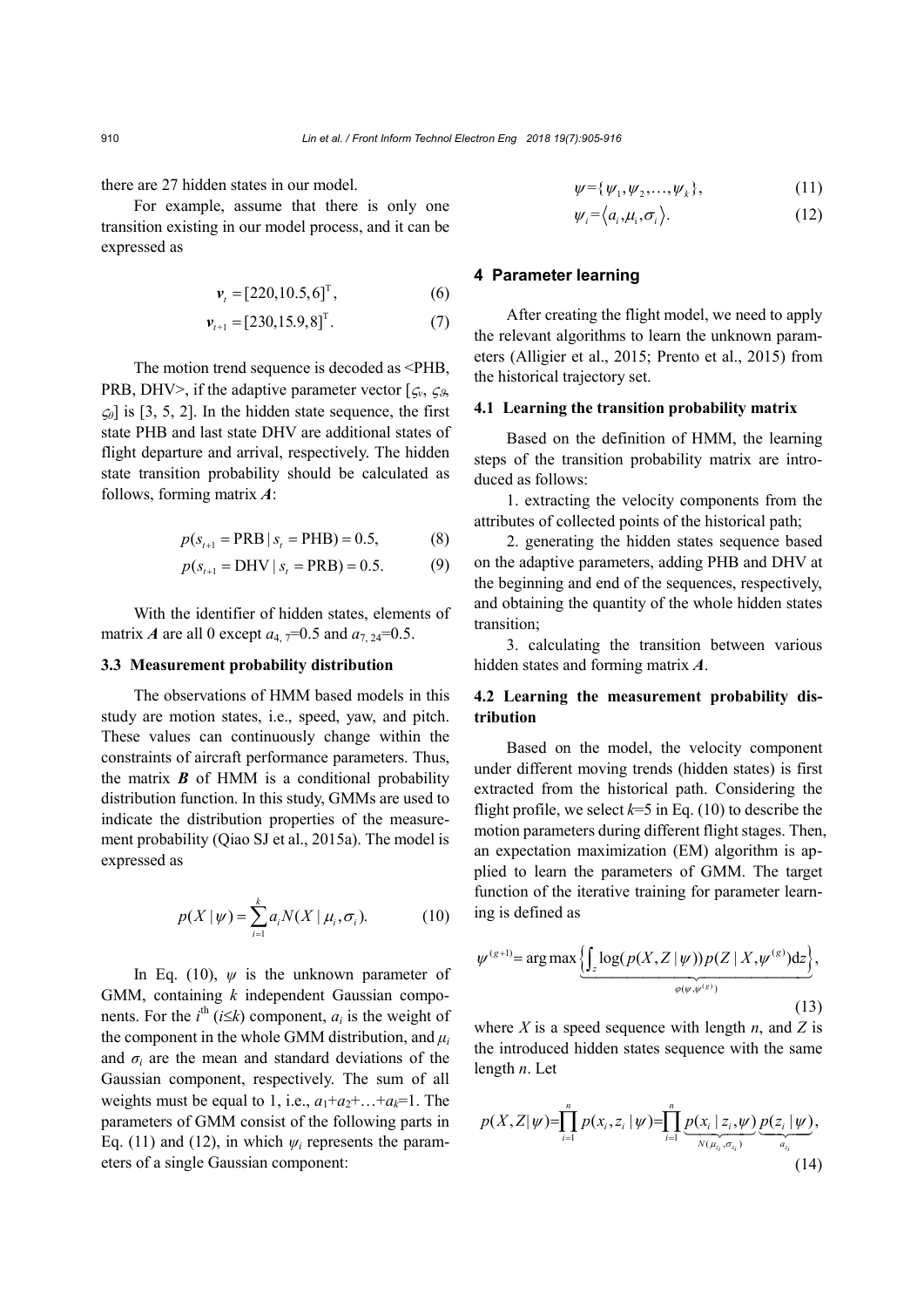$$
p(Z \mid X, \psi) = \prod_{i=1}^{n} p(z_i \mid x_i, \psi) = \prod_{i=1}^{n} \frac{a_{z_i} N(\mu_{z_i}, \sigma_{z_i})}{a_i N(\mu_i, \sigma_i)}.
$$
 (15)

Then we can obtain the optimal parameters under the EM frame by solving the target function (13):

$$
a_l^{(g+1)} = \frac{1}{N} \sum_{i=1}^{N} p(l \mid x_i, \psi^{(g)})
$$
 (16)

$$
\mu_l^{(g+1)} = \frac{\sum_{i=1}^N x_i p(l \mid x_i, \psi^{(g)})}{\sum_{i=1}^N p(l \mid x_i, \psi^{(g)})}
$$
(17)

$$
\sigma_l^{(g+1)} = \frac{\sum_{i=1}^N [x_i - \mu_l^{(i+1)}]^2 p(l | x_i, \psi^{(g)})}{\sum_{i=1}^N p(l | x_i, \psi^{(g)})}
$$
(18)

$$
p(l|x_i, \psi^{(s)}) = \frac{N(x_i | \mu_i, \sigma_i)}{\sum_{t=1}^k N(x_i | \mu_i, \sigma_t)}
$$
(19)

# **4.3 Learning the initial distribution of hidden states**

Based on the description of the initial distribution of hidden states, we adopt the unbiased estimate of the Gaussian distribution to learn the parameters for the model:

$$
u^* = \frac{1}{n} \sum_{i=1}^n x_i, \delta^* = \frac{1}{n} \sum_{i=1}^n (x_i - u^*)^2.
$$
 (20)

#### **5 Prediction of the velocity sequence**

Based on the Bayesian theorem (Mahler, 2011), we can obtain

$$
p_{t+1|t}(s_{t+1} | V^t) = \int p_{t+1|t}(s_{t+1} | s) p_{t|t}(s | V^t) \, ds, \quad (21)
$$

$$
p_{t+1}(v_{t+1} | V^t) = \int p_{t+1}(v_{t+1} | s) p_{t+1|t}(s | V^t) \, \mathrm{d} s. \tag{22}
$$

In Eqs. (21) and (22), all the subscripts represent the indices of prediction instants.  $V^t$  is the predicted velocity sequence until time *t*.  $p_{t+1|t}$  is the predicted probability distribution at time *t*+1 given the

predicted sequence  $V^t$ . In Eq. (21), the first item in the integral is the hidden state transition probability distribution, and the second item is a corrected value after sampling. In Eq. (22), the first item in the integral is the measurement probability distribution, and the second item is estimation from Eq. (21). After completing the prediction of hidden states, a sampling algorithm is applied to obtain the final estimate. MCMC is a classic sampling algorithm for an *n*-dimensional vector. The working steps are shown as follows:

1. Initialization 
$$
x_i
$$
 ( $i=1, 2, ..., n$ ).  
\n2. For  $t=0, 1, 2, ...,$   
\n $x_1^{t+1} \sim p(x_1 | x_2^t, x_3^t, ..., x_n^t),$   
\n $x_2^{t+1} \sim p(x_2 | x_1^{t+1}, x_3^t, ..., x_n^t),$   
\n $\vdots$   
\n $x_n^{t+1} \sim p(x_n | x_1^{t+1}, x_2^t, ..., x_{n-1}^t).$ 

After sampling the velocity vector, the kinematic equation is adopted to calculate the position at every update instant. To reduce the prediction error, a uniform interpolation is used to correct the calculated position during every update cycle (Fig. 2) (Ding et al., 2015). The distance between the predicted and corrected positions is the correction bias.



**Fig. 2 Corrected position obtained by a uniform interpolation**

# **6 Simulation and analysis**

In this section, we describe the simulations to verify the adaptive parameters and evaluate the prediction results. The simulation database daily contains the historical paths from January 1, 2015 to

The hollow and solid square blocks denote the positions predicted and corrected by our method, respectively, at time *t*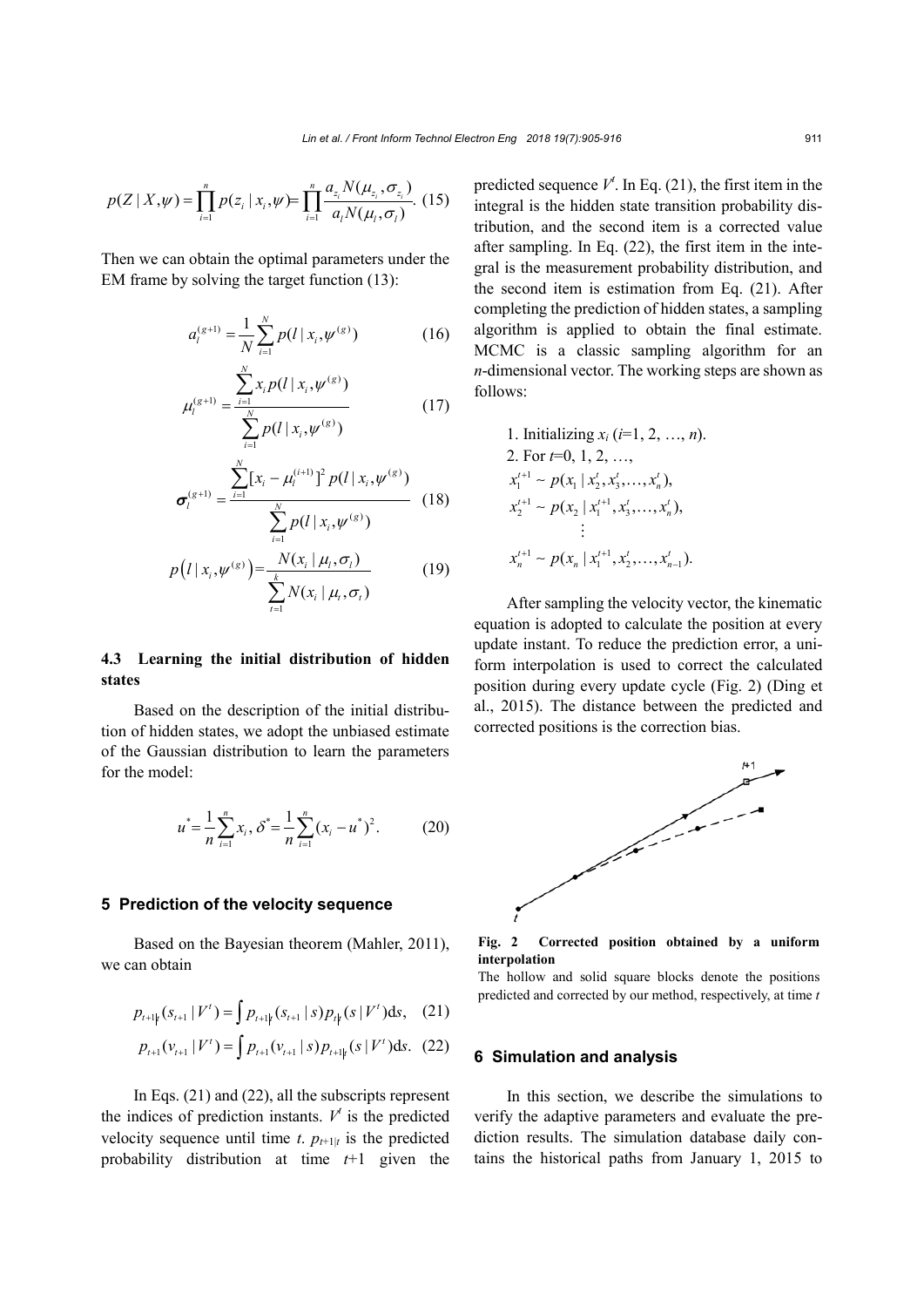December 30, 2015 for 459 different flights executed. The purpose of our simulation is to predict the plan trajectory on December 30, 2015 for all flights by the historical path from January 1 to December 29, 2015 with the goals of verifying the adaptive parameter and evaluating the prediction results. All the historical paths are preprocessed to keep an identical update cycle. For each flight, let  $Tr_c$  be the collected path in the simulation database, and  $Tr<sub>p</sub>$  be the prediction result of our proposed method with the same length (update cycles) of  $Tr_c$  (marked by  $L$ ). We will introduce the evaluation factors first (Barrios and Motai, 2011; Tang et al., 2016).

1. Prediction error

For  $p_t^c \in \text{Tr}_{\mathfrak{e}}, p_t^p \in \text{Tr}_{\mathfrak{p}} (0 \le t \le L)$ , we use the Euclidean distance  $d(p_t^c, p_t^p)$  to represent the error between the predicted and collected positions:

$$
d(p_t^c, p_t^p) = \sqrt{(x_t^c - x_t^p)^2 + (y_t^c - y_t^p)^2 + (z_t^c - z_t^p)^2}.
$$
 (23)

2. Mean and standard deviations of the prediction error

After predicting the trajectory for all 459 flights, the prediction error at every moment for each flight is calculated by Eq. (23). Then the accuracy and stability of the prediction results are depicted by the common statistical characteristics, such as the mean and standard deviations. The mean and standard deviations should be separately computed for a given flight and all flights:

$$
\mu_d = \frac{1}{N} \sum_{i=1}^{N} d(p_i^c, p_i^p),
$$
\n(24)

$$
\delta_d = \sqrt{\frac{1}{N} \sum_{i=1}^{N} \left[ d(p_i^{\rm c}, p_i^{\rm p}) - \mu_d \right]^2}.
$$
 (25)

#### **6.1 Adaptive modeling parameters**

In the modeling process, the choice of different thresholds of speed, yaw, and pitch between two adjacent prediction moments will affect the motion trend estimate. Then the motion pattern distribution will be different, which will further impact the position estimation. Thus, it is important to verify a series of model parameters [<sup>ς</sup>*v*, ςϑ, <sup>ς</sup>*θ*] from the historical path using a machine learning algorithm. Several tests are made by varying the parameters within the preset ranges. Pseudo code for tuning adaptive parameters is listed in the Algorithm 1. In this simulation, the evaluation factor is the mean of the prediction error of all 459 flights. It is difficult to visualize the procedure of parameter verification since there are three variables. Therefore, in the visualization process, we fix one parameter  $\zeta_v$ , and then observe the variation in the other two parameters  $\zeta_g$  and  $\zeta_{\theta}$ . Figs. 3–5 show the parameter tuning process. Fig. 3 shows the variation in the prediction error of yaw and pitch when  $\zeta$ <sup>=12</sup> m/s. Fig. 4 shows the variation in speed and pitch when  $\zeta_s = 4^\circ$ . Fig. 5 shows the variation in speed and yaw when  $\zeta_{\theta} = 6^{\circ}$ .

|                                             | <b>Algorithm 1</b> Adaptive parameter tuning        |  |
|---------------------------------------------|-----------------------------------------------------|--|
| Input: range of parameters to be verified   |                                                     |  |
| <b>Output:</b> optimal adaptive parameters  |                                                     |  |
| 1 for speed=S min to S max do               |                                                     |  |
| 2                                           | for yaw=Y_min to Y_max do                           |  |
| 3                                           | for pitch= $P$ min to $P$ max do                    |  |
| $\overline{4}$                              | Generate the hidden state sequence and group the    |  |
|                                             | velocity vectors according to the hidden state.     |  |
| 5                                           | Optimize the learnable parameters for GMM.          |  |
| 6                                           | Predict the moving trend sequence on the basis of   |  |
|                                             | the first state (PHB).                              |  |
| 7                                           | Sample the motion parameters under different        |  |
|                                             | moving trends, and average multiple sampling        |  |
|                                             | may be useful for obtaining a stable result.        |  |
| 8                                           | Calculate the aircraft positions until landing time |  |
|                                             | and correct positions by a uniform interpolation.   |  |
| 9                                           | Measure the prediction error sequence between the   |  |
|                                             | collected and predicted values.                     |  |
| 10                                          | Save the results as mean and standard after com-    |  |
|                                             | puting the mean and standard deviations of the      |  |
|                                             | prediction error sequence.                          |  |
| 11                                          | Compare the result with result tuple,<br>and        |  |
|                                             | assign the smaller one to result tuple.             |  |
| 12                                          | end for                                             |  |
| end for<br>13                               |                                                     |  |
| 14 end for                                  |                                                     |  |
| 15 return result tuple                      |                                                     |  |
| The following conclusions can be drawn from |                                                     |  |

Figs. 3–5: 1. The mean of the prediction error gradually

increases with the increase in adaptive parameters  $\zeta_v$ , ςϑ, and <sup>ς</sup>*θ*.

2. In Fig. 3, the mean of the prediction error is not greatly influenced by the difference in pitch (corresponding to the moving trend: climb, cruise,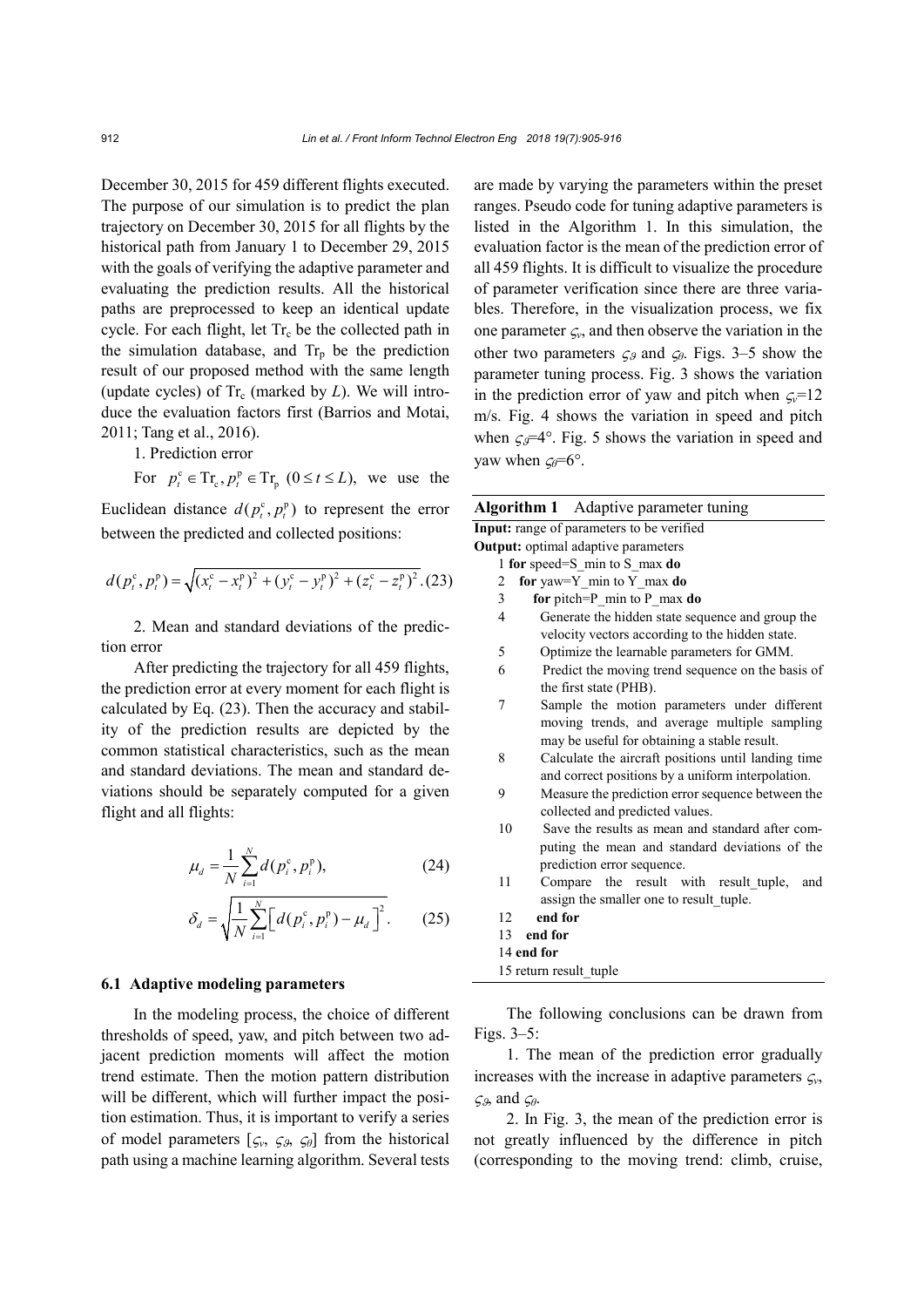and descent), but the difference in heading has a stronger effect. The optimal values of pitch and yaw differences are 4° and 6°, respectively.



**Fig. 3 Diagram of the prediction error with varied yaw and pitch when** *ςv***=12m/s (References to color refer to the online version of this figure)**



**Fig. 4 Diagram of the prediction error with varied speed and pitch when** *ς*ϑ**=4° (References to color refer to the online version of this figure)**



**Fig. 5 Diagram of the prediction error with varied speed**  and yaw when  $\varsigma_{\theta} = 6^{\circ}$  (References to color refer to the **online version of this figure)**

3. In Fig. 4, the mean of the prediction error has a special feature in that the optimal values exist in the bottom of the bowl. The values are neither too large nor too small, but we can clearly see that the prediction error is influenced mainly by the difference in speed (corresponding to the motion trend: acceleration, constant speed, and deceleration). The difference in pitch has a much weaker impact.

4. In Fig. 5, the change in the prediction error is similar to that shown in Fig. 4 except that there is more fluctuation along with the change in the speed difference.

From the above discussions, we know that the variations in speed, yaw, and pitch have different effects on the final prediction result. Therefore, to obtain a more practical result, all these factors should be taken into consideration comprehensively. That is why we model the velocity vector sequence in HMM. The elbow rule, which comes from a machine learning course instructed by Andre Ng, provides good guidance for parameter selection in our simulations. When we encounter a tradeoff between computing complexity and prediction accuracy, we select the maximum parameters before the prediction accuracy deteriorates to reduce the computing complexity. To ensure the accuracy of trajectory prediction, the larger parameters (adaptive parameters) are selected to reduce the computational complexity in the learning and prediction processes.

#### **6.2 Evaluation of the prediction results**

Based on the analysis of adaptive parameter tuning in Section 6.1, we determined the parameters for all flights by the simulations, and then processed modeling, learning, and prediction. Once the predicted trajectory is obtained, the comparison with the collected historical trajectory is implemented to evaluate the prediction result. According to the final prediction result, the mean and standard deviations of the prediction error for all 459 flights are about 206.00 and 67.90 m, respectively. The mean and standard deviations of the most accurately forecasted flight are only 79.83 and 39.70 m respectively, while those of the least accurately forecasted flight are up to 535.14 and 176.70 m, respectively. In the visualization phase, it is impractical to put all 459 prediction results on the same graph, so we show our results only for the flight whose prediction error is closest (almost the same) to the overall level. The values of adaptive parameters are listed in Table 1, and the predicted and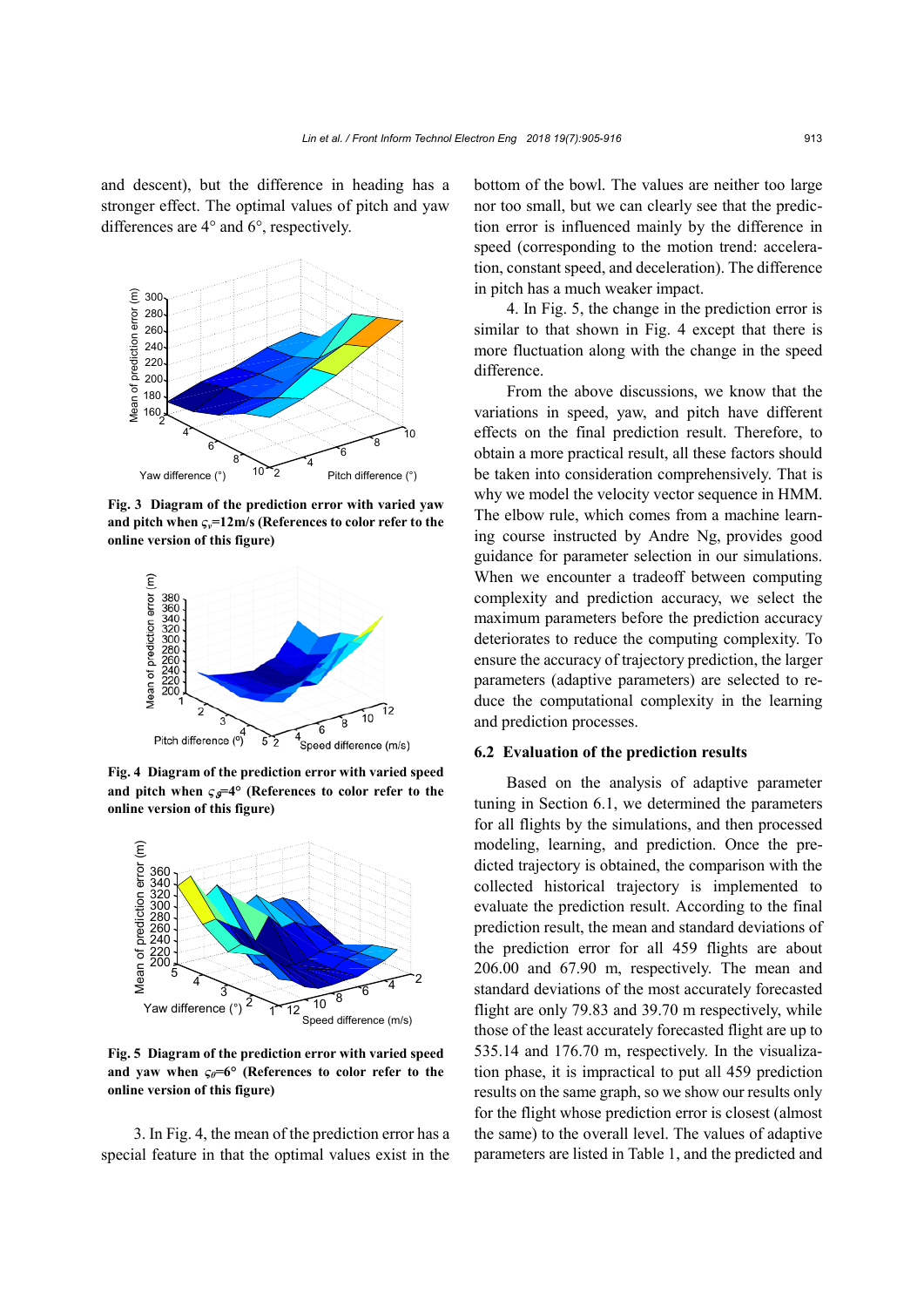collected trajectories are compared in Fig. 6. Fig. 7 shows the prediction error at different update instants. Fig. 8 depicts the prediction error distribution from 0 to 1000 m, where we divided the errors into different levels.



**Fig. 6 Comparison between collected and predicted trajectories for a selected flight in the 3D space (References to color refer to the online version of this figure)**



**Fig. 7 Comparison of the prediction errors between a selected flight and all flights at different update periods (References to color refer to the online version of this figure)**



**Fig. 8 Comparison of the prediction error distribution between a selected flight and all flights in different ranges (References to color refer to the online version of this figure)**

The whole collected and predicted trajectories from the departure to arrival are shown in Fig. 6. For greater contrast, the prediction errors of both the selected example flight and of all flights are shown in Figs. 7 and 8. The prediction errors of both the selected flight and all sampled flights fluctuated in a wider range during the climb and descent stages than that in the cruise stage (Fig. 7). This is the temporal pattern of prediction error distribution. Similarly, the spatial distribution rules can be summarized from Fig. 8, where we can see that most prediction errors occur at around 200 m. Moreover, according to the analysis, we find that the altitude error contributes more during the climb and descent stages, while the horizontal error maintains a relatively high level during the cruise stage.

**Table 1 Adaptive parameters for the selected flight**

| Parameter     | Value            |
|---------------|------------------|
| $\zeta_v$     | $12 \text{ m/s}$ |
| $\varsigma$ 9 | $4^{\circ}$      |
| Sθ            | $6^{\circ}$      |

To further prove the superiority of our proposed model, we conduct several simulations to compare our model with other models, including a traditional kinematics and dynamics based model (KDM), a statistical model (HMM) on the flight phase and velocity vector (HMPV), and a GMM based model on position and speed (GMPS). These simulations are conducted on the same dataset and the overall (for all 459 flights) mean and standard deviations of the prediction error are regarded as the evaluation criterion. The results are listed in Table 2. It is clear that our model gives more accurate and stable prediction results than the other methods. As for the traditional KDM method, both the mean and standard deviation are the highest among the listed models because of its simple aerodynamic equations and improper parameter setting. HMPV uses HMM to model the flight phase (climb, cruise, and descent), and kernel functions are applied to describe the law of velocity, so the mean of the prediction error is relatively low (about 361 m). As for GMPS, a GMM is used to model the whole velocity distribution. It is a coarse model which does not consider the discriminative features in different flight environments, but it is also better than KDM due to the learning process. We believe that our algorithm achieves the best performance, because it applies more reasonable and distinctive modeling of the motion parameters.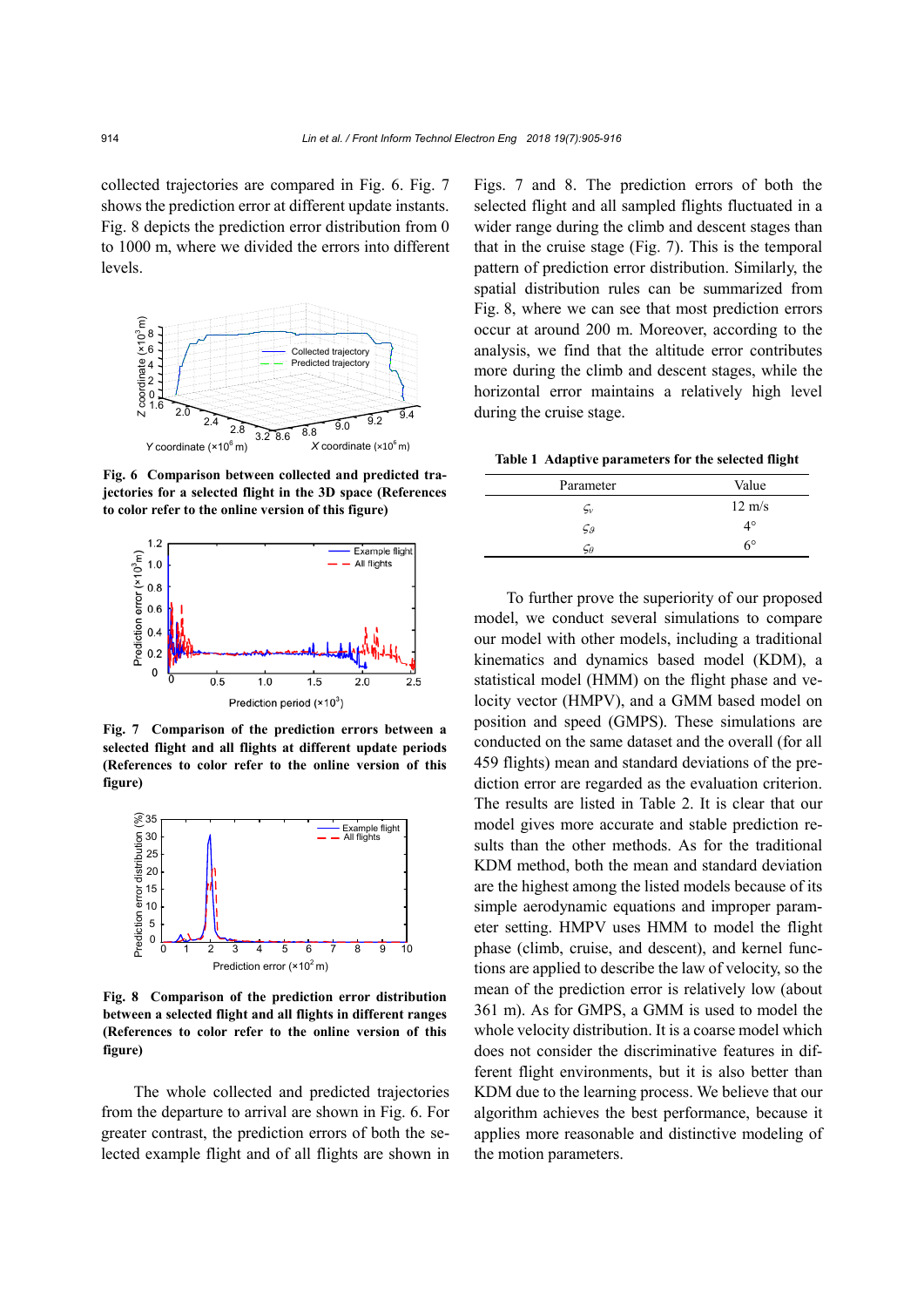Model Mean (m) Standard deviation (m) KDM 683.55 423.00 HMPV 361.67 168.43 GMPS 406.17 136.58 Our approach 206.35 90.70

**Table 2 Results of comparative tests**

# **7 Conclusions**

To meet the urgent demand for accurate trajectory prediction in ATFM systems, we have proposed a hybrid double stochastic statistical model to depict the flying process. A more accurate and credible trajectory prediction has been obtained by calculating the motion equations with a predicted velocity sequence. The main idea of this work is that the motion trend has high similarity for the same route and the dynamic parameters of aircraft can be described by a learnable distribution. Taking the implicit uncertainties into consideration, the proposed model focuses mainly on mining the motion characteristics from historical trajectories during the flight by modeling the 3D velocity vector. In accordance with the basic idea, a double stochastic process is designed using HMM and GMM to model the motion trend and parameters, respectively. Machine learning algorithms are applied to optimize the learnable parameters for the models and distributions. The hidden state sequence is predicted by selecting the highest probability from the proposed model, and MCMC is then used to sample the dynamic motion parameters from the measurement probability distribution. The aircraft position sequence is calculated using a kinematic equation, and a correctiion procedure is achieved by interpolation. Simulations are conducted to verify the modeling parameters and estimate the trajectories for all flights. By comparison with the collected ground truth data, the validity of our method is proved by evaluating the prediction errors. The results of further comparative tests show that our proposed algorithm achieves more accurate and stable results. Therefore, our proposed model may be an excellent solution for trajectory prediction in ATM and simulation systems.

Two extensions to this method are possible: more efficient algorithms can be developed to learn the parameters and predict the trajectory; an overall prediction for the whole air traffic situation would provide a better solution to the problems when facing the civil aviation industry. We will continue our research along these two directions.

#### **References**

Alligier R, Gianazza D, Durand N, 2015. Machine learning and mass estimation method for ground-based aircraft climb prediction. *IEEE Trans Intell Transp Syst*, 16(6): 3138-3149.

https://doi.org/10.1109/TITS.2015.2437452

- Ayhan S, Samet H, 2016. Aircraft trajectory prediction made easy with predictive analytics. ACM SIGKDD Int Conf on Knowledge Discovery & Data Mining, p.21-30.
- Barrios C, Motai Y, 2011. Improving estimation of vehicle's trajectory using the latest global positioning system with Kalman filtering. *IEEE Trans Instrum Meas*, 60(12): 3747-3755.

https://doi.org/10.1109/TIM.2011.2147670

- Chen ZJ, 2010. Theory and Method of Airspace Management. Science Press, Beijing, China, p.217-227 (in Chinese).
- Ding ZM, Yang B, Güting RH, et al., 2015. Network-matched trajectory-based moving-object database: models and applications. *IEEE Trans Intell Transp Syst*, 16(4): 1918-1928. https://doi.org/10.1109/TITS.2014.2383494
- Gardi A, Sabatini R, Ramasamy S, et al., 2013. 4-Dimensional trajectory negotiation and validation system for the next generation air traffic management. AIAA Guidance, Navigation, and Control Conf, p.1-15.
- Hamed MG, Gianazza D, Serrurier M, et al., 2013. Statistical prediction of aircraft trajectory: regression methods vs point-mass model. 10<sup>th</sup> USA/Europe Air Traffic Management Research and Development Seminar, p.1-11.
- Jeung HY, Shen HT, Zhou XF, 2007. Mining trajectory patterns using hidden Markov models. Int Conf on Data Warehousing and Knowledge Discovery, p.470-480.
- Li Z, Li SH, Wu XL, 2015. General aircraft 4D flight trajectory prediction method based on data fusion. Int Conf on Machine Learning and Cybernetics, p.309-315.
- Lymperopoulos I, Lygeros J, 2010. Sequential Monte Carlo methods for multi-aircraft trajectory prediction in air traffic management. *Int J Adapt Contr Signal Process*, 24(10):830-849. https://doi.org/10.1002/acs.1174
- Mahler PSR, 2011. Statistical Multisource-Multitarget Information Fusion. National Defense Industry Press, Beijing, China, p.27-37 (in Chinese).
- Morzy M, 2007. Mining frequent trajectories of moving objects for location prediction. Proc  $5<sup>th</sup>$  Int Conf on Machine Learning and Data Mining in Pattern Recognition, p.667-680.
- Naseri A, Neogi N, Rantanen E, 2007. Stockastic hybrid models with applications to air traffic management. AI-AA Guidance, Navigation, and Control Conf and Exhibit, p.370-379.
- Prento T, Thom A, Blunck H, et al., 2015. Making sense of